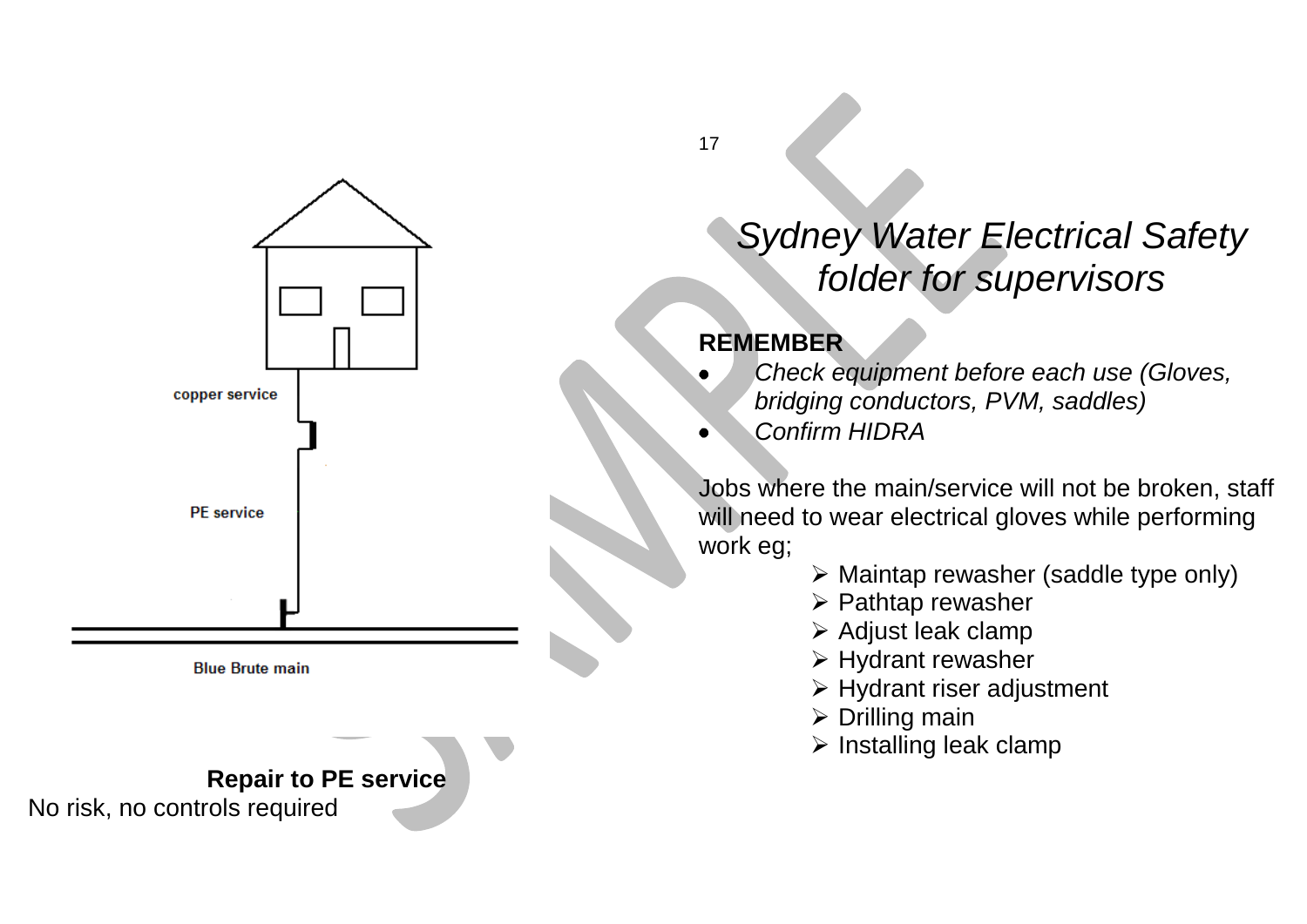Trunk Mains

When working on mains over 450 mm (no bridging conductors available for these) risk assessment should include checking for any services connected, if so test with PVM and then test main and monitor while wearing electrical gloves. Also check for any electrical kiosks etc in area.



Broken main with two maintaps within the break

### **Broken main**

Bridge around work area, main and both services Wear gloves and monitor with PVM

*Version #1*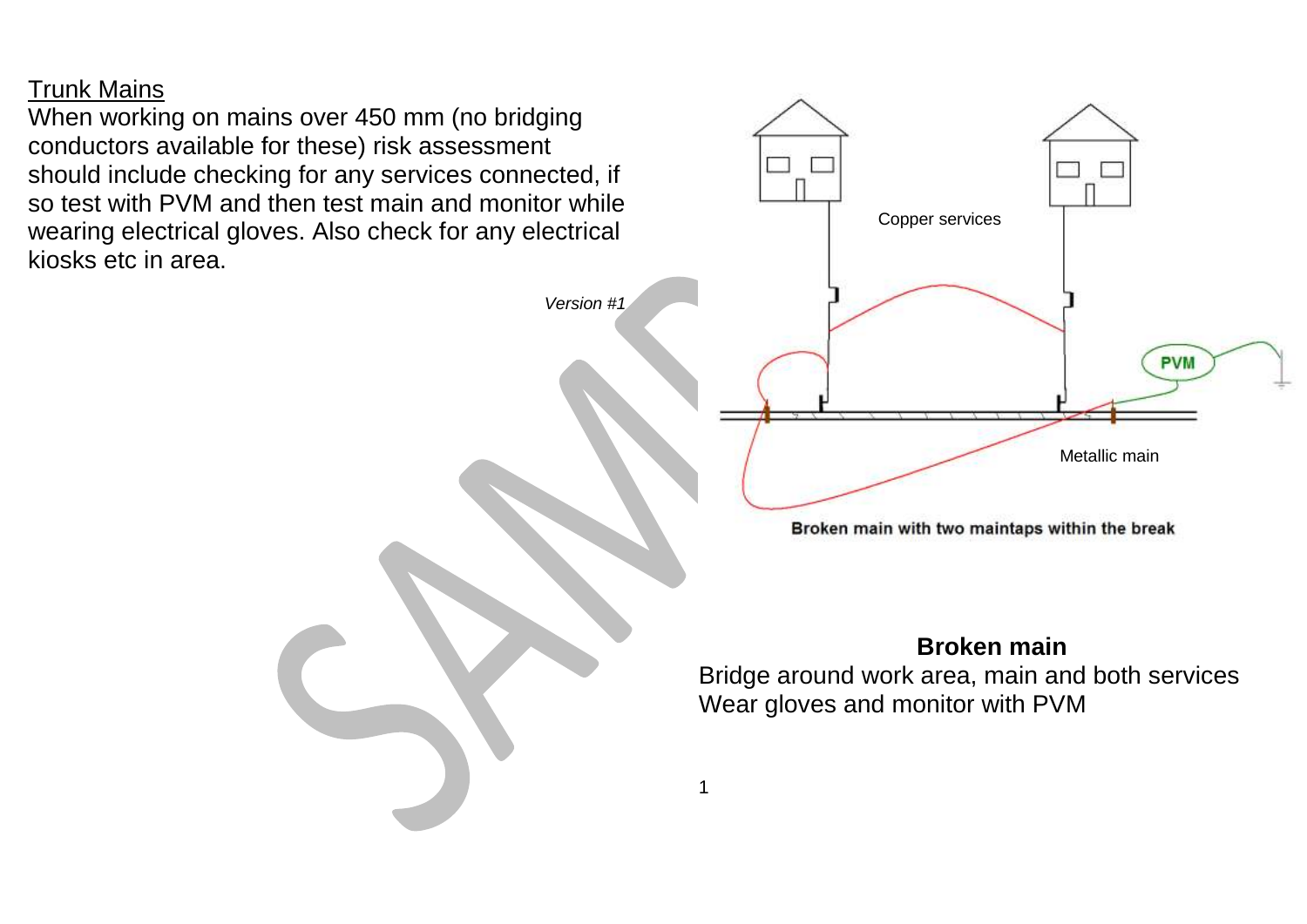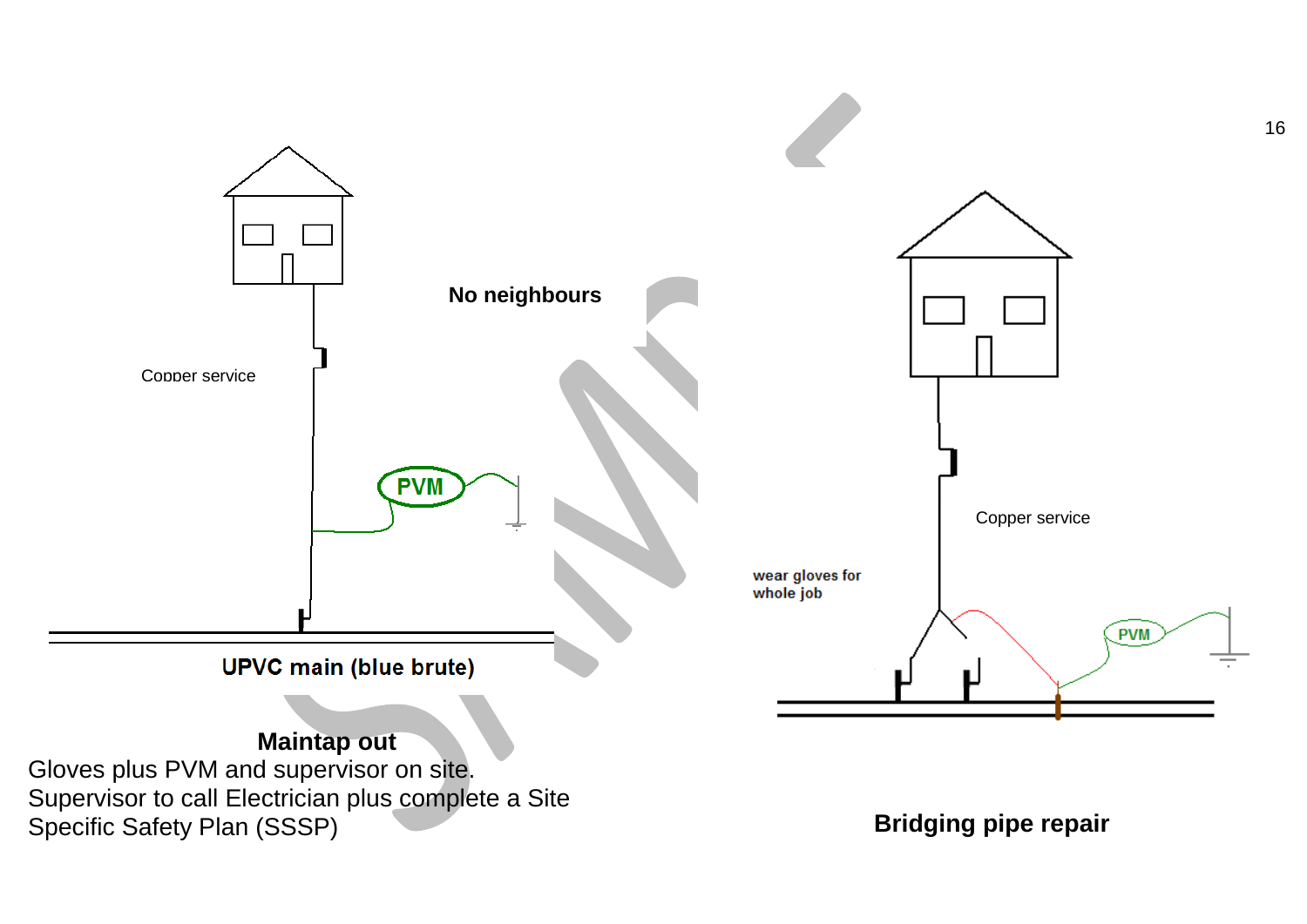Bridge around work area Wear gloves and monitor with PVM

15



**Maintap rewasher (direct tapping)**

Bridge around work area Wear gloves and monitor with PVM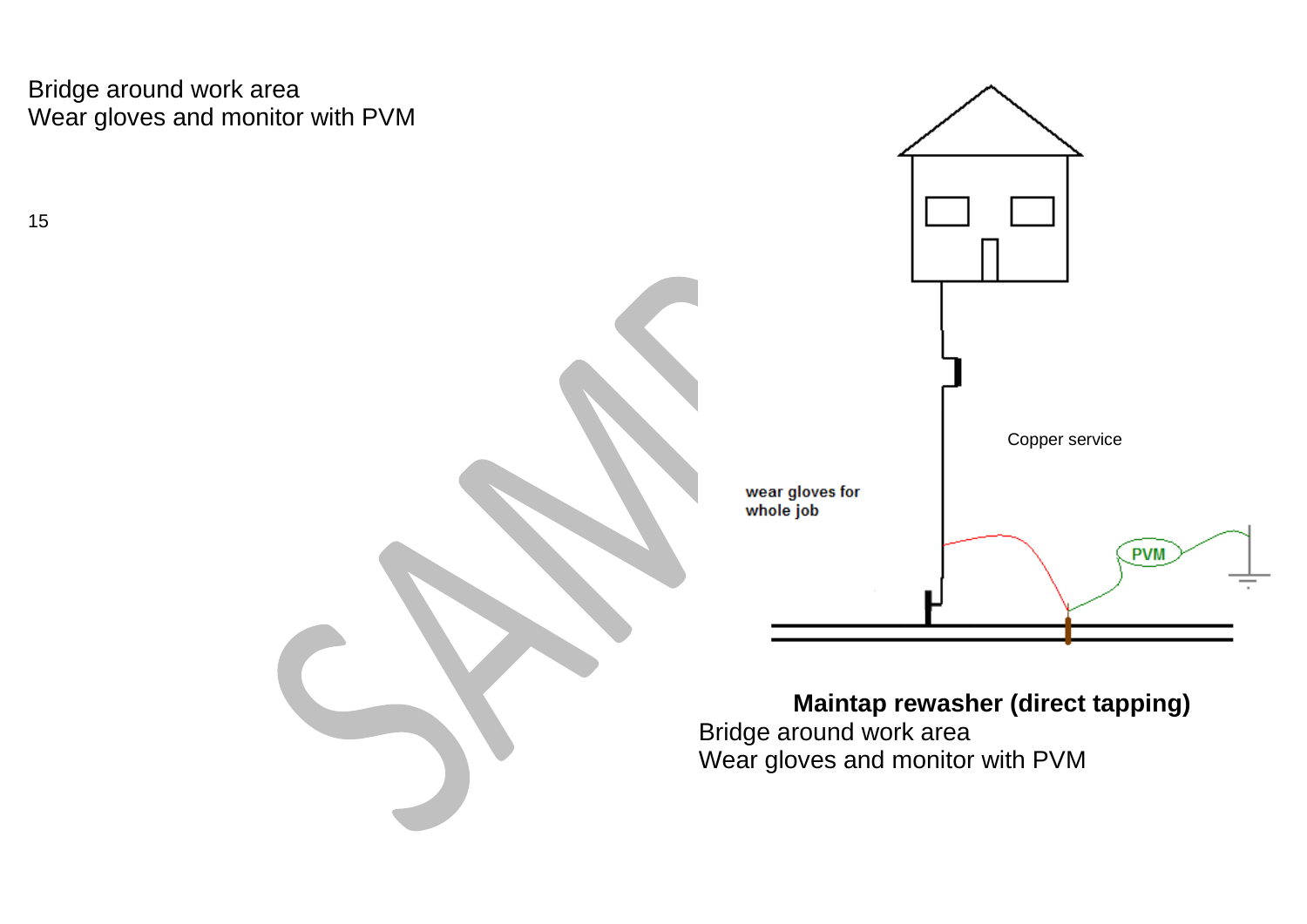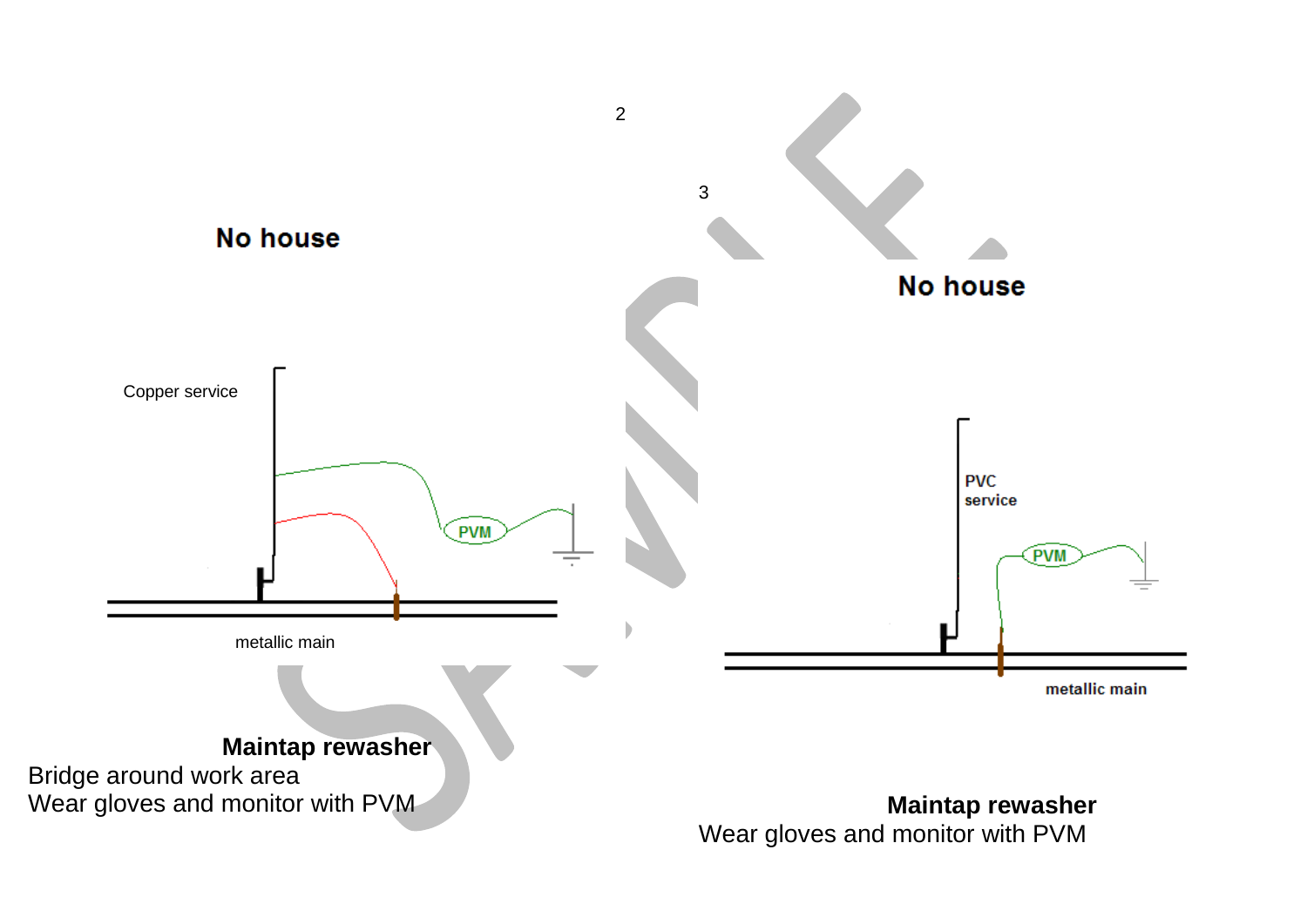

**Blue Brute main**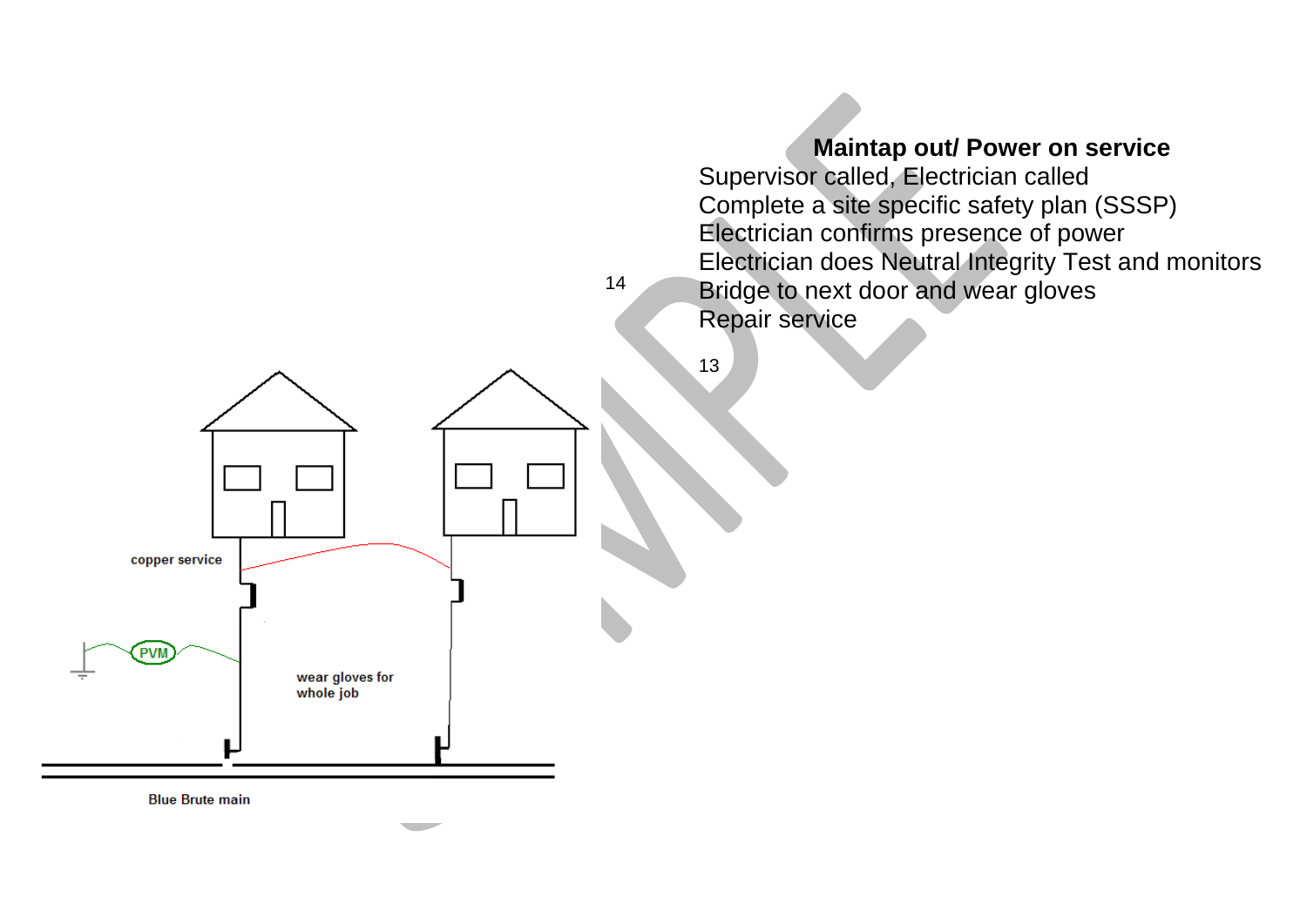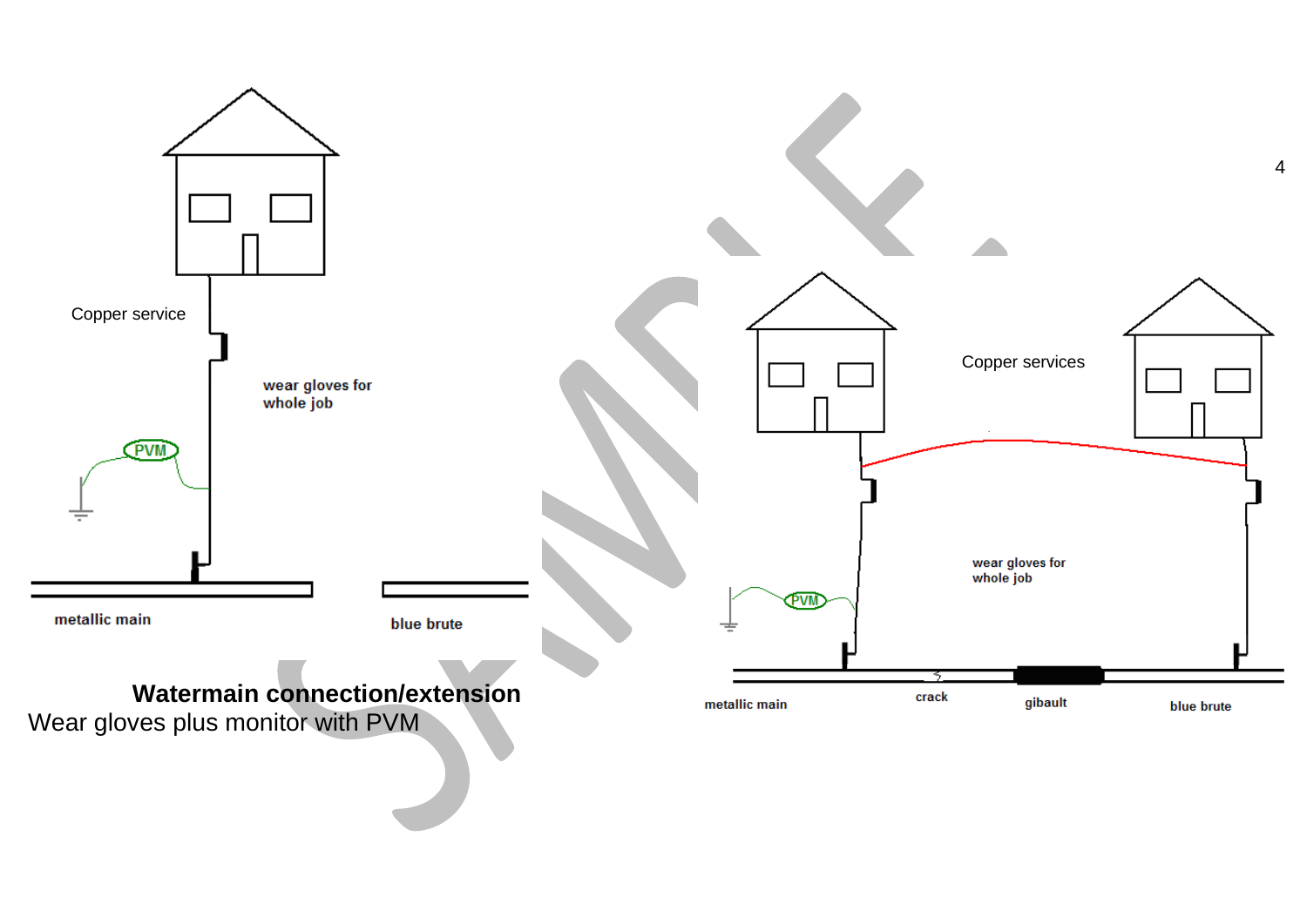### **Circumferential crack**

Bridge to neighbour Wear gloves plus monitor with PVM

wear gloves for whole job

**Water Service connection (drilling)/Cap off disused maintap**

Wear gloves for entire job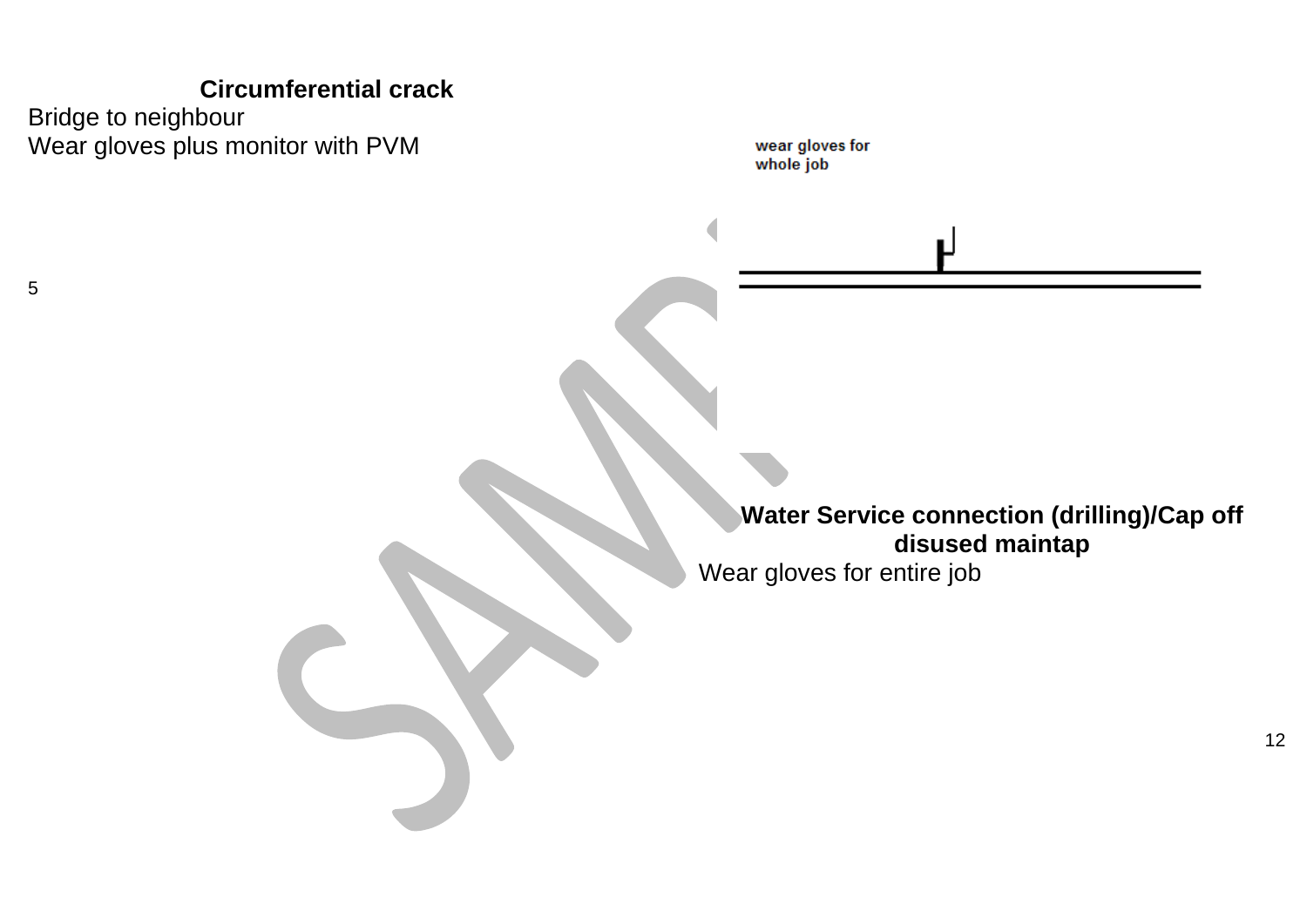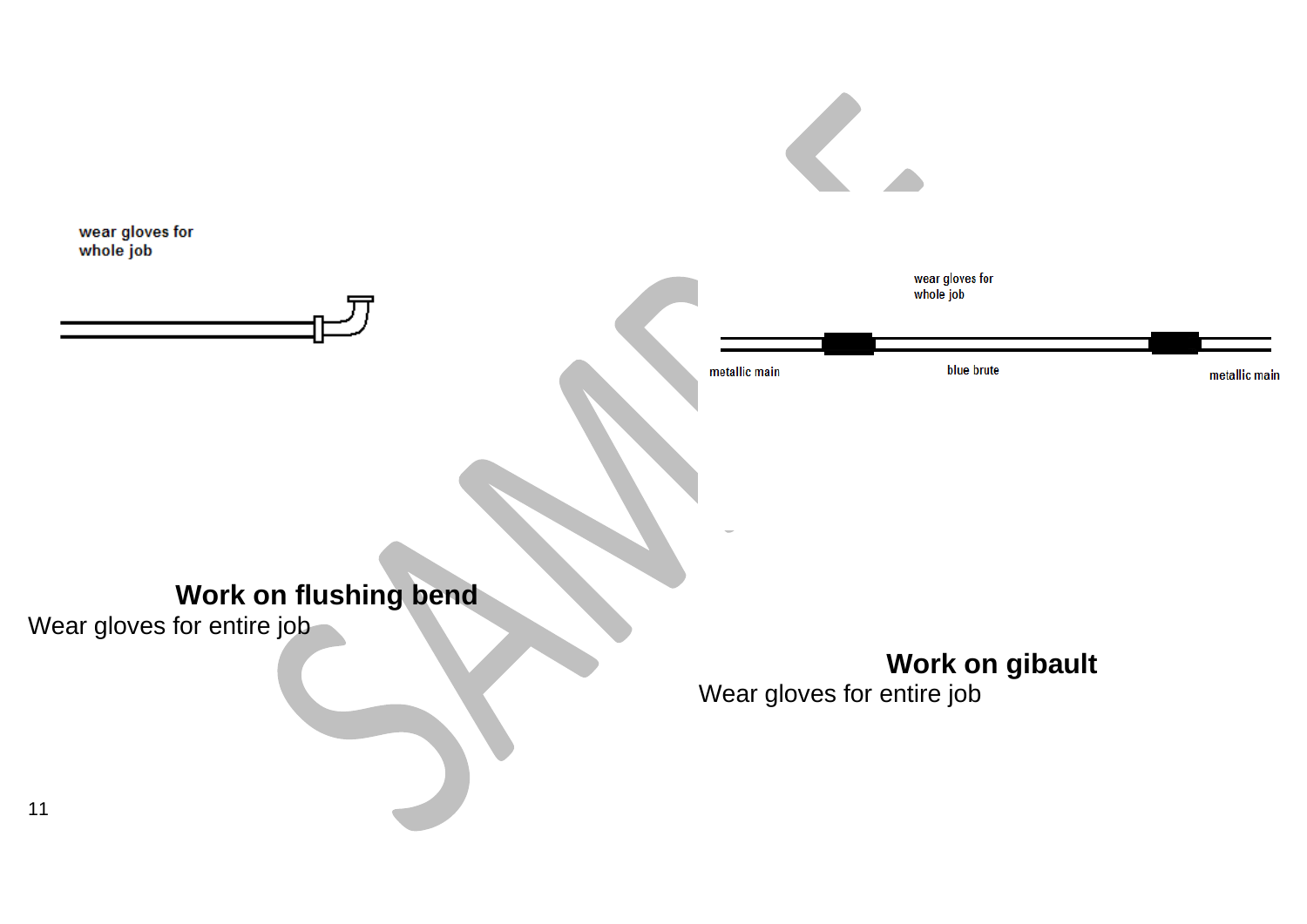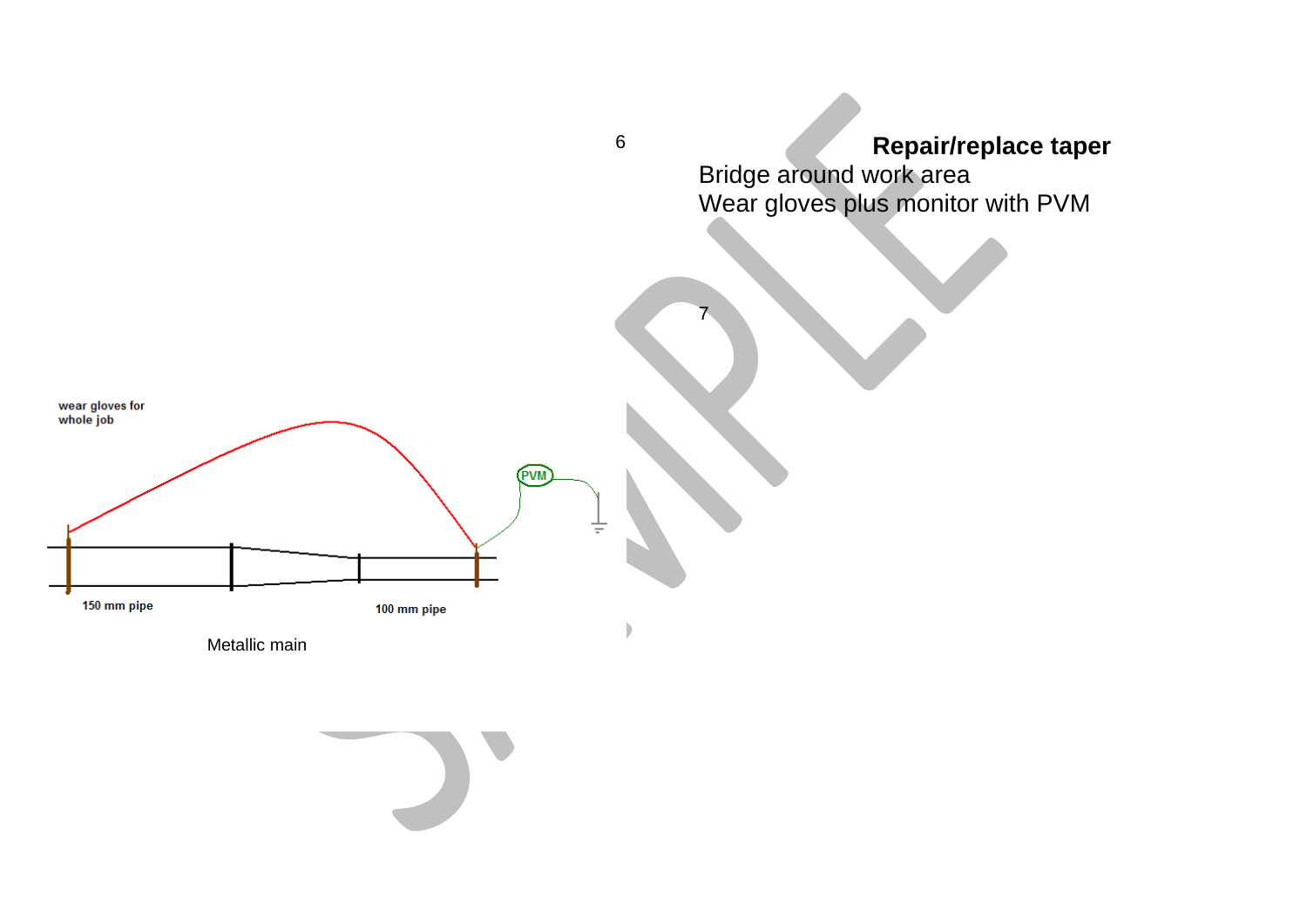

**Repair meter** (PE service from meter to house) Wear gloves plus monitor with PVM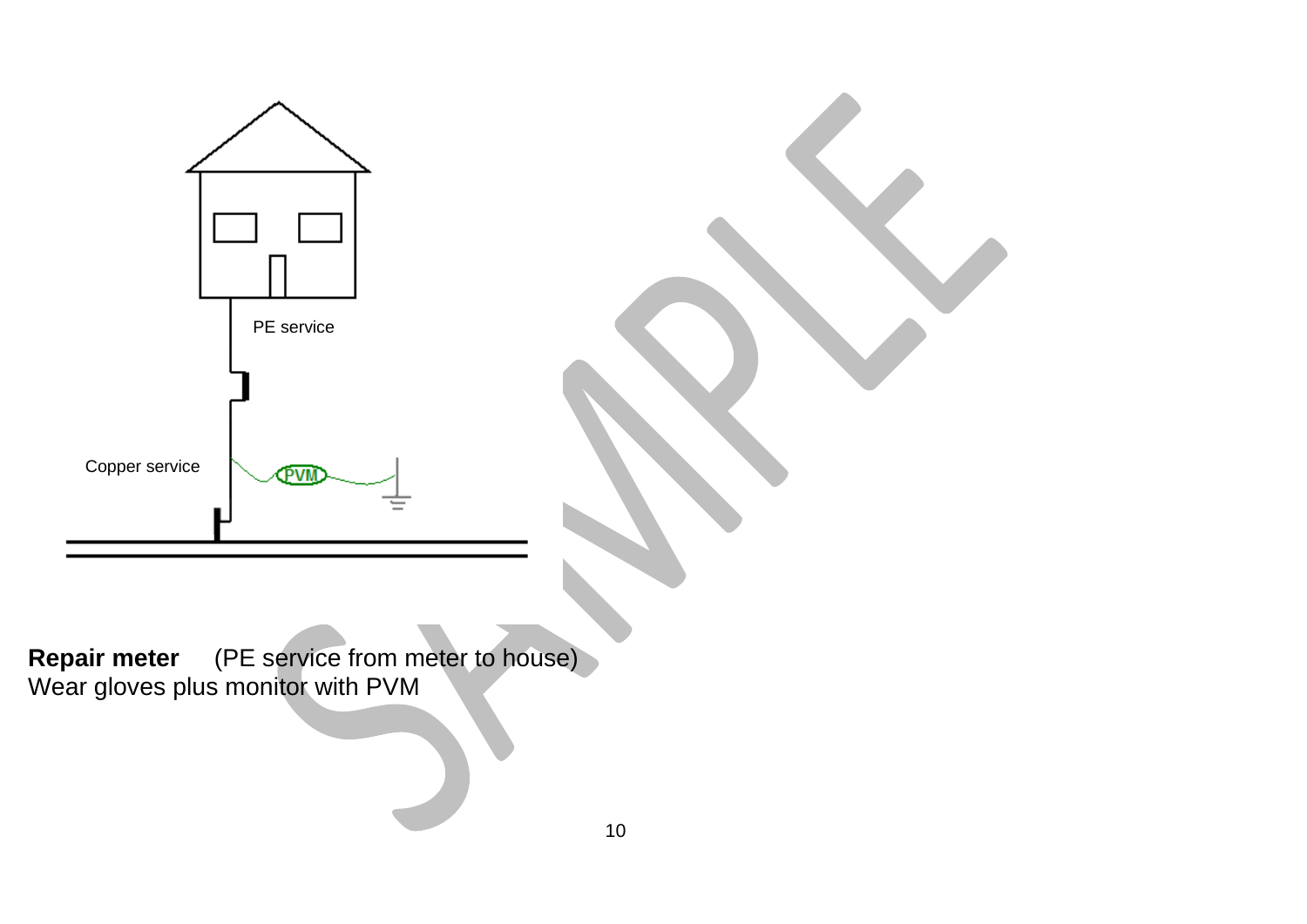### Civil Delivery Electrical Hazard

## Site Specific Safety Plan (SSSP)

To be completed before work continues on metallic pipe that has an identified electrical issue

| Job                      | 12344                 |        |           | Date           |                                            |     |    |                      | $30 - 02 - 11$        |  |  |
|--------------------------|-----------------------|--------|-----------|----------------|--------------------------------------------|-----|----|----------------------|-----------------------|--|--|
| number                   |                       |        |           |                |                                            |     |    |                      |                       |  |  |
| Location                 |                       | No 303 |           |                | <b>Street</b><br>Rifle st                  |     |    |                      |                       |  |  |
| Suburb                   |                       |        | St Mary's |                |                                            |     |    |                      |                       |  |  |
|                          | Brief job description |        |           |                | 20mm maintap out on 100 mm blue brute main |     |    |                      |                       |  |  |
| <b>Field Supervisor</b>  |                       |        |           | Willie Brown   |                                            |     |    |                      |                       |  |  |
| <b>Team Leader</b>       |                       |        |           | Eugene Martone |                                            |     |    |                      |                       |  |  |
| Are you able to          |                       |        | Yes       |                |                                            | No. |    | If No, complete Risk |                       |  |  |
| implement two levels of  |                       |        |           |                |                                            |     |    | Х                    | Assessment below      |  |  |
| control?                 |                       |        |           |                |                                            |     |    |                      |                       |  |  |
| Has any electricity been |                       |        |           | Yes            |                                            |     | No | Х                    | If Yes, complete Risk |  |  |
| detected?                |                       |        |           |                |                                            |     |    |                      | Assessment below      |  |  |

| <b>Risk Assessment</b>          |                   |                                                     |  |  |  |  |  |
|---------------------------------|-------------------|-----------------------------------------------------|--|--|--|--|--|
| Hazard                          | <b>Risk level</b> | Control                                             |  |  |  |  |  |
| Only one level of control       | 2                 | Wear gloves for whole job. Electrician to           |  |  |  |  |  |
| (no neighbours for<br>bridging) |                   | perform Neutral Integrity Test (NIT) and<br>monitor |  |  |  |  |  |
|                                 |                   |                                                     |  |  |  |  |  |
| Flooding                        |                   | Isolate and control flow                            |  |  |  |  |  |
|                                 |                   |                                                     |  |  |  |  |  |

| Electrician name                      |                 |     | Company   | Energy fix |                |  |  |  |
|---------------------------------------|-----------------|-----|-----------|------------|----------------|--|--|--|
| Current reading                       | Voltage reading |     |           |            |                |  |  |  |
| Has electrical fault been identified? | Yes             |     | No        | Х          |                |  |  |  |
| Has the electrical fault been         | Yes             |     | <b>No</b> | Х          |                |  |  |  |
| rectified?                            |                 |     |           |            |                |  |  |  |
| If No, what is the corrective action  |                 | N/A |           |            |                |  |  |  |
| Is SW job<br>completed                | Yes             |     | No        |            | If No.<br>why? |  |  |  |

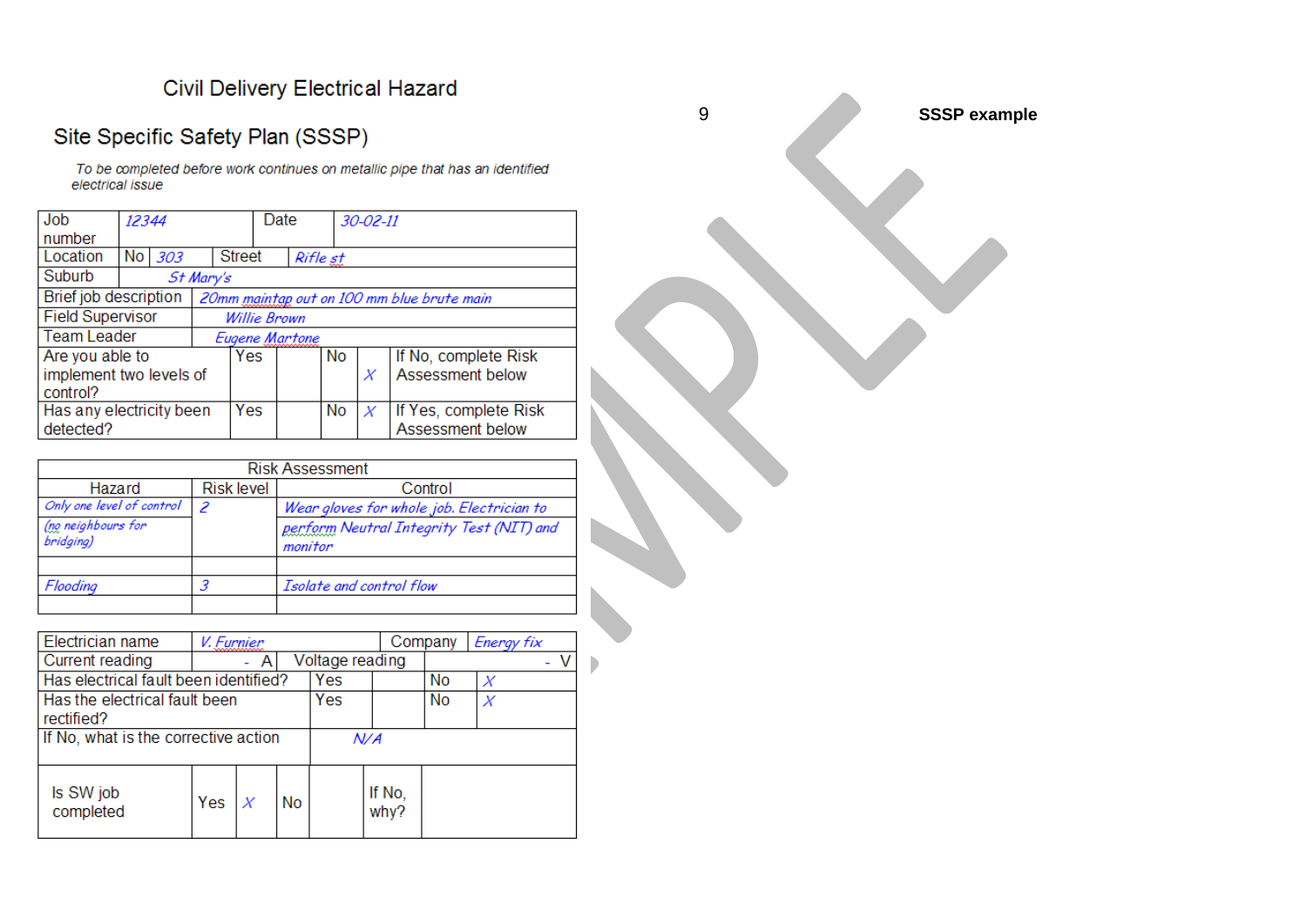### Civil Delivery Electrical Hazard

### Site Specific Safety Plan (SSSP)

To be completed before work continues on metallic pipe that has an identified electrical issue

| Job                                                      | 12345 |    |         |                                           | Date      |         |    | $31 - 02 - 11$                            |  |  |
|----------------------------------------------------------|-------|----|---------|-------------------------------------------|-----------|---------|----|-------------------------------------------|--|--|
| number                                                   |       |    |         |                                           |           |         |    |                                           |  |  |
| Location                                                 | No.   | 45 |         | <b>Street</b>                             |           | Colt st |    |                                           |  |  |
| Suburb                                                   |       |    | Padstow |                                           |           |         |    |                                           |  |  |
| <b>Brief job description</b>                             |       |    |         | 20mm maintap out on 100mm blue brute main |           |         |    |                                           |  |  |
| <b>Field Supervisor</b>                                  |       |    |         |                                           | Roy Slade |         |    |                                           |  |  |
| <b>Team Leader</b>                                       |       |    |         | Nelson Stool                              |           |         |    |                                           |  |  |
| Are you able to<br>implement two levels of<br>  control? |       |    |         | Yes                                       |           | X       | No | If No, complete Risk<br>Assessment below  |  |  |
| Has any electricity been<br>detected?                    |       |    |         |                                           | Yes       | X       | No | If Yes, complete Risk<br>Assessment below |  |  |

|                      |                   | <b>Risk Assessment</b>                |
|----------------------|-------------------|---------------------------------------|
| Hazard               | <b>Risk level</b> | Control                               |
| Electricity detected |                   | Electrician called to perform NIT and |
|                      |                   | monitor                               |
| Possible electricity |                   | Wear gloves and bridge to neighbours  |
|                      |                   |                                       |
| Flooding             |                   | Isolate and control flow              |
|                      |                   |                                       |

| Electrician name                      | <b>B.Bell</b> |                 |    |                                       |                | Company | Energy fix |  |
|---------------------------------------|---------------|-----------------|----|---------------------------------------|----------------|---------|------------|--|
| Current reading                       | 2 A           | Voltage reading |    |                                       | 5.             |         |            |  |
| Has electrical fault been identified? |               | Yes             |    | No                                    |                |         |            |  |
| Has the electrical fault been         |               | Yes             |    | <b>No</b>                             | Х              |         |            |  |
| rectified?                            |               |                 |    |                                       |                |         |            |  |
| If No, what is the corrective action  |               |                 |    | System fault. Reported to Energy Aust |                |         |            |  |
|                                       |               |                 |    | to rectify                            |                |         |            |  |
| Is SW job<br>completed                | Yes           |                 | No |                                       | If No.<br>why? |         |            |  |

**SSSP example**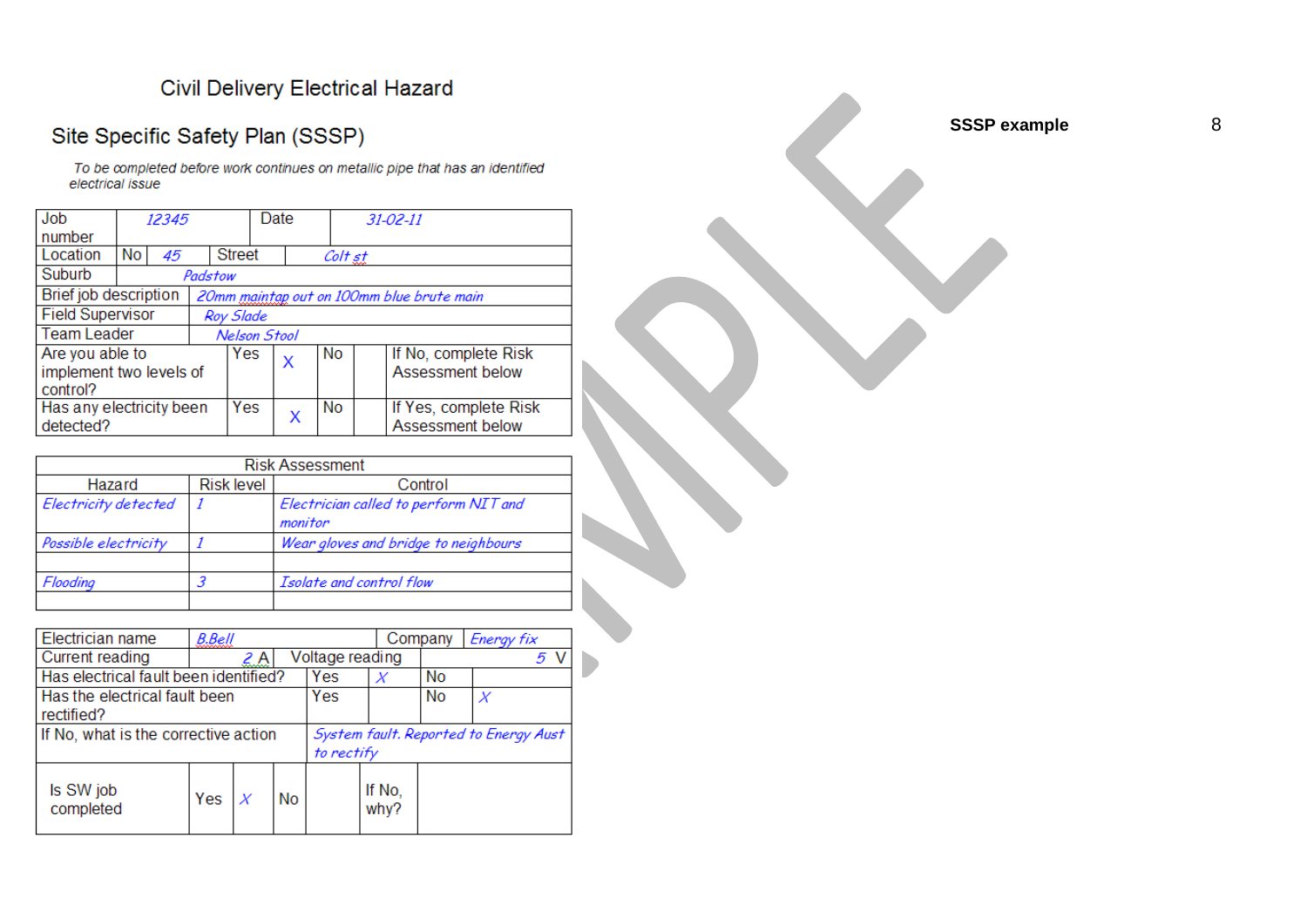## Civil Delivery Electrical Hazard

# Site Specific Safety Plan (SSSP)

To be completed before work continues on metallic pipe that has an identified<br>electrical issue

|      |        |          |        |                       |                         |             | If No, complete Risk | Assessment below        | If Yes, complete Risk    | Assessment below |
|------|--------|----------|--------|-----------------------|-------------------------|-------------|----------------------|-------------------------|--------------------------|------------------|
| Date |        |          |        |                       |                         |             | $\frac{8}{2}$        |                         | $\frac{8}{2}$            |                  |
|      |        | Street   |        |                       |                         |             | Yes                  |                         | Yes                      |                  |
|      |        | I No     |        |                       |                         |             |                      | implement two levels of | Has any electricity been |                  |
| gor  | number | Location | Suburb | Brief job description | <b>Field Supervisor</b> | leam Leader | Are you able to      | control?                |                          | detected?        |

| Company |                 | ş                                     | g                             |                                      |                |
|---------|-----------------|---------------------------------------|-------------------------------|--------------------------------------|----------------|
|         |                 |                                       |                               |                                      | lf No,<br>why? |
|         | Voltage reading | yes                                   | es                            |                                      |                |
|         |                 |                                       |                               |                                      | g              |
|         |                 |                                       |                               |                                      |                |
|         |                 |                                       |                               |                                      |                |
|         |                 | Has electrical fault been identified? | Has the electrical fault been | If No, what is the corrective action | Yes            |